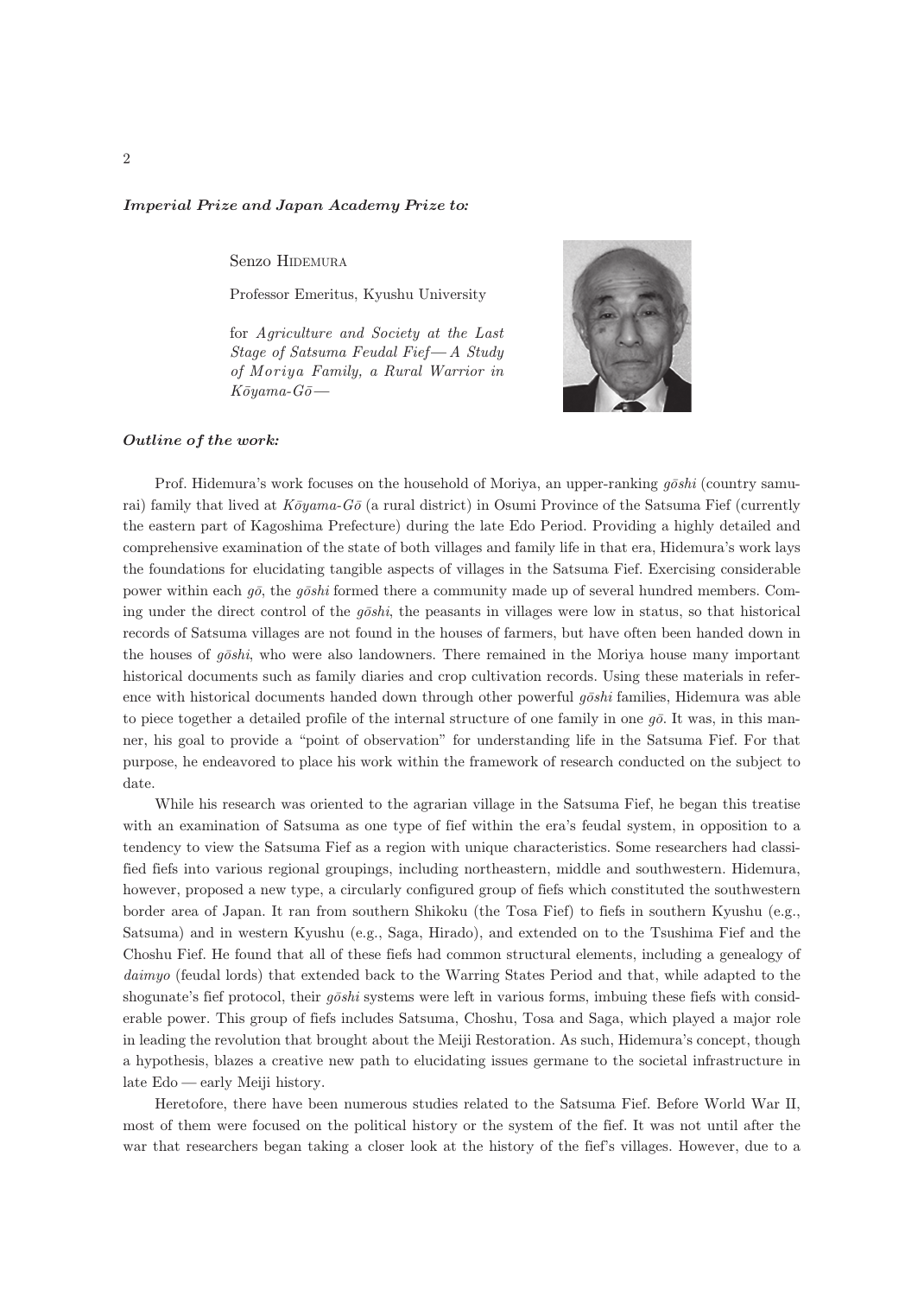paucity of historical records, these studies have not necessarily elucidated the actual state of those villages. Most of researchers studying the Satsuma Fief have come from within Kagoshima Prefecture. Being from Fukuoka Prefecture, Hidemura sought to conduct a strictly objective study, one in which he painstakingly delved into the history of one family in one  $g\bar{o}$ . Given the huge volume of historical materials he gathered from the Moriya household and through extensive ancillary surveys, such a study would normally be carried out as joint research project. With strong determination, however, Hidemura took on this formidable task by himself. Spending a half century starting from around 1950 on this research, he succeeded in compiling a massive body of original work. In doing his exploratory fieldwork, Hidemura contacted and interviewed a great many local residents. Though he, himself, was from outside the prefecture, he was able to establish close relations with the local people, who would offer him lodging and other conveniences. Among the elderly residents he surveyed, however, those born in early Meiji and those born around the 20th year of Meiji had already developed differing recollections. Worse yet, the elderly folk whom he was surveying began dying off one after another. As it so happened, he experienced the last stage of when interviews and fieldwork on the Meiji period history of the region could be effectively conducted.

Besides holding various executive positions within the  $q\bar{o}$ , the  $q\bar{o}shi$  received tenures of land and were permitted to levy taxes on farmers living inside their tenurial lands. They also controlled agricultural affairs on the land they owned. The cultivation records of the Moriya family, particularly the entries for 1864, provide a clear picture of the state of agricultural management at that time. One salient entry showed that about two-thirds of an approximately 2.7-acre tilled plot was not used as a paddy for white rice seedlings but rather as a wet field in which red rice seeds were hand scattered. The elder farmers remembered laboring in these fields as being very harsh work. They also recalled that dry field crops, such as sweet potato and tobacco, were almost exclusively for home consumption.

Regarding the system of farm labor, the 1864 document recorded the work done each day and the names of the people who performed it. Mainly those on the bottom rung of the village's social ladder (genin) did this work. The labor system was a subject that Hidemura considered important even when doing surveys in other regions. As for the  $K\bar{\sigma}yama-G\bar{\sigma}$ , he conducted a very detailed analysis of it, and found that there existed many kinds of *genin*. Among *genin*, there were even cases of two families which were given their own houses and lands to cultivate. Others were indentured servants or daily hires. It was this sort of multi-layered labor force, which in a broad sense constituted a "master-servant" relationship, that the Moriya family is conjectured to have used to support their farming operation and livelihood.

Hidemura's work covered a wide variety of other points, including the *shumon-aratame* system, which required all persons of the fief to register their commitment to Buddhism (vis-à-vis Christianity) once a year. Another of these points was kinship. It might be thought that Hidemura's work on the Japanese agrarian village is similar to that in Aruga Kizaemon's monograph published in 1939. Whereas Aruga advanced a consanguinity theory of the traditional agrarian society, Hidemura's approach, however, emphasized the relationship among a group of relatives. A consanguineous family is as a group bound by the genealogies of the head and branch families. Being of samurai status, however,  $g\bar{o}shi$  in the Satsuma Fief could not easily create branch families. The Moriya records show that it took 26 years (from 1815-41) for the second son to form a branch family. They also describe the concrete process in which this was done. The number of branch families in a  $g\bar{\sigma}$  was few. It was a group of head family relatives, rather than a head-branch family group, who conducted family rituals, such as the observance of ancestral ceremonies. Such a group would include members introduced into the head family by marriage or adoption through marriage. Women, therefore, served as a node for bringing new members into